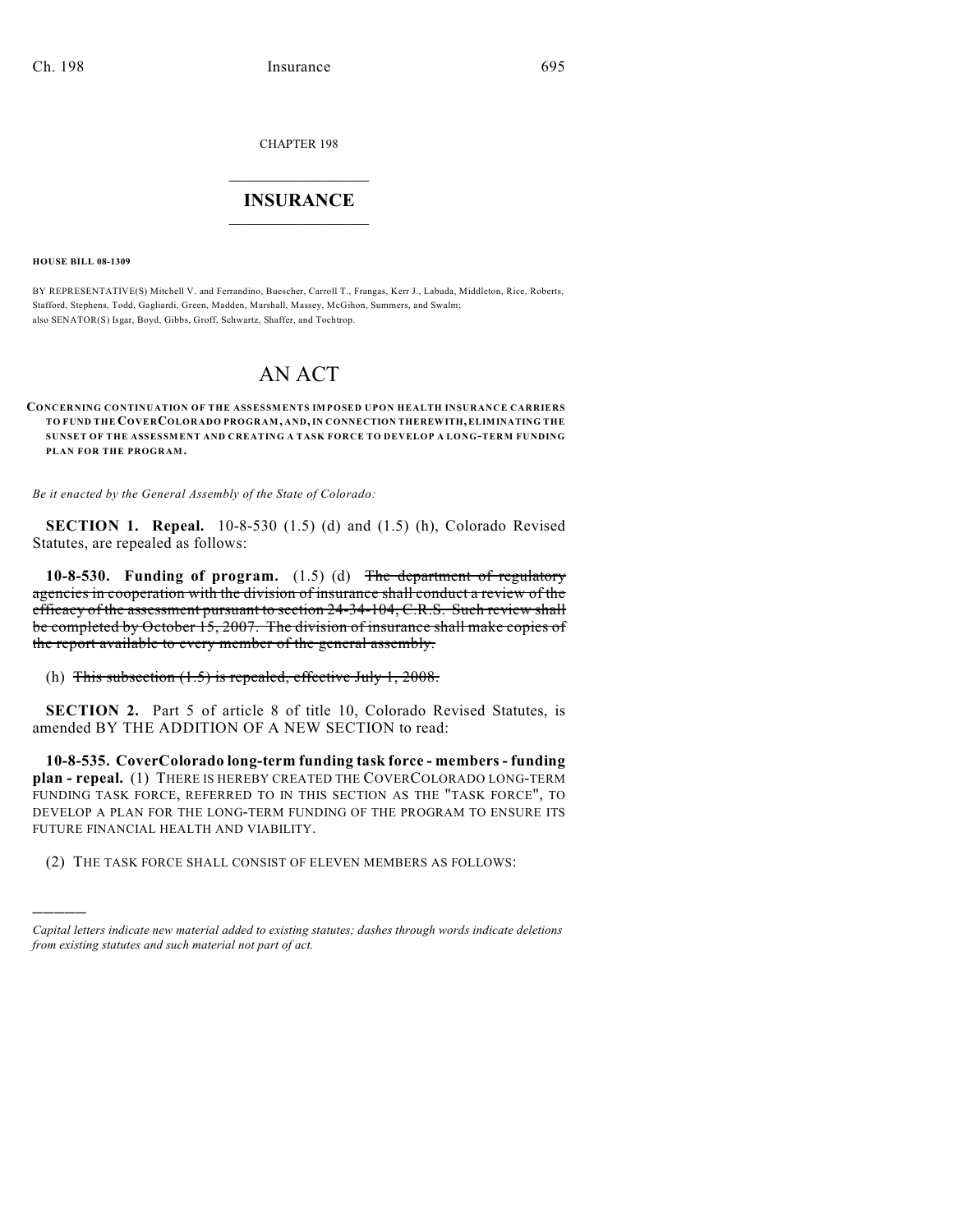(a) THE EXECUTIVE DIRECTOR OF THE PROGRAM;

(b) THE COMMISSIONER OR THE COMMISSIONER'S DESIGNEE;

(c) THE STATE TREASURER OR THE STATE TREASURER'S DESIGNEE;

(d) THREE MEMBERS OF THE BOARD, WHICH SHALL INCLUDE THE CHAIR OF THE BOARD, A CONSUMER REPRESENTATIVE DESIGNATED BY THE CHAIR OF THE BOARD, AND THE PHYSICIAN REPRESENTATIVE;

(e) THE GOVERNOR SHALL APPOINT THREE MEMBERS AS FOLLOWS:

(I) ONE REPRESENTATIVE OF THE HOSPITAL INDUSTRY;

(II) ONE REPRESENTATIVE OF AN ORGANIZATION THAT REPRESENTS PRIVATE BUSINESS; AND

(III) ONE REPRESENTATIVE OF HEALTH PLANS;

(f) THE SPEAKER OF THE HOUSE OF REPRESENTATIVES AND THE PRESIDENT OF THE SENATE SHALL JOINTLY APPOINT TWO MEMBERS AS FOLLOWS:

(I) ONE REPRESENTATIVE OF CARRIERS; AND

(II) ONE REPRESENTATIVE OF A COMMUNITY HEALTH FOUNDATION.

(3) THE MEMBERS OF THE TASK FORCE SHALL BE APPOINTED AS SOON AS POSSIBLE BUT NO LATER THAN JULY 31, 2008. THE EXECUTIVE DIRECTOR OF THE PROGRAM SHALL SERVE AS THE CHAIR OF THE TASK FORCE. THE PROGRAM SHALL PROVIDE ADMINISTRATIVE AND CONSULTING STAFF TO ASSIST THE TASK FORCE.

(4) THE TASK FORCE SHALL DEVELOP A PLAN FOR FUNDING THE PROGRAM OVER AT LEAST A TEN-YEAR PERIOD. IN DEVELOPING ITS PLAN, THE TASK FORCE SHALL CONSIDER AT LEAST THE FOLLOWING:

(a) THE ANTICIPATED ENROLLMENT GROWTH OF THE PROGRAM;

(b) THE LONG-TERM VIABILITY OF FUNDING THE PROGRAM USING THE FUNDING SOURCES SPECIFIED IN SECTION 10-8-530 (1);

(c) INCREASING THE PREMIUM TAX CREDIT FOR DONATIONS TO THE PROGRAM;

(d) REVISING THE METHODOLOGY, ADMINISTRATION, AND COLLECTION OF THE ASSESSMENT AUTHORIZED IN SECTION 10-8-530 (1.5), INCLUDING THE CREATION OF AN ALL-PAYER SYSTEM THAT WOULD FUND THE PROGRAM THROUGH AN ASSESSMENT ADDED TO THE RATES PAID FOR HEALTH CARE PROVIDED AT ALL REGULATED INPATIENT AND OUTPATIENT FACILITIES; AND

(e) REDUCING CLAIMS COSTS TO THE PROGRAM BY MODIFYING BENEFIT DESIGNS, IMPLEMENTING A FEE SCHEDULE FOR SERVICES FROM HEALTH CARE PROVIDERS,